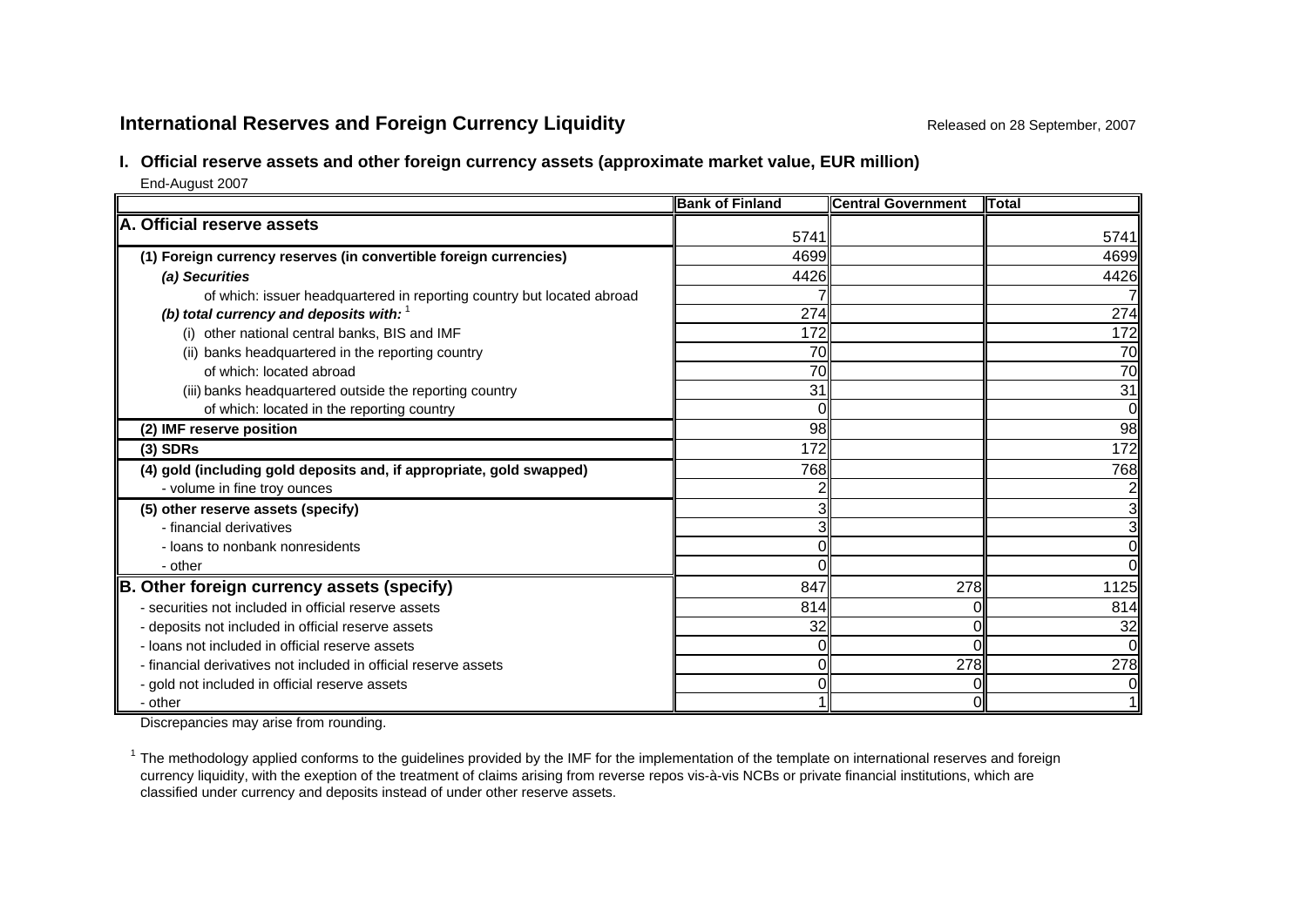#### **II. Predetermined short-term net drains on foreign currency assets (nominal value, EUR million)** End-August 2007

|    |                                                                                                                                   |           | <b>Bank of Finland</b>    |                  |                     | <b>Central Government</b>                                      |                |                  | <b>Total</b>              |                                                                |              |                  |                            |                                                        |
|----|-----------------------------------------------------------------------------------------------------------------------------------|-----------|---------------------------|------------------|---------------------|----------------------------------------------------------------|----------------|------------------|---------------------------|----------------------------------------------------------------|--------------|------------------|----------------------------|--------------------------------------------------------|
|    |                                                                                                                                   |           | <b>Maturity breakdown</b> |                  |                     | <b>Maturity breakdown</b>                                      |                |                  | <b>Maturity breakdown</b> |                                                                |              |                  |                            |                                                        |
|    |                                                                                                                                   |           | (residual maturity)       |                  | (residual maturity) |                                                                |                |                  | (residual maturity)       |                                                                |              |                  |                            |                                                        |
|    |                                                                                                                                   |           | <b>Total</b>              | Up to 1<br>month | 3 months 1 year     | More than More than<br>1 month 3 months<br>and up to and up to | Total          | Up to 1<br>month | 3 months 1 year           | More than More than<br>1 month 3 months<br>and up to and up to | <b>Total</b> | Up to 1<br>month | 1 month<br>3 months 1 year | More than More than<br>3 months<br>and up to and up to |
|    | Foreign currency loans, securities and deposits                                                                                   |           |                           |                  |                     |                                                                | $-645$         | -4               | $-323$                    | $-319$                                                         | $-645$       |                  | $-323$                     | $-319$                                                 |
|    | - outflows (-)                                                                                                                    | Principal | $\Omega$                  |                  |                     |                                                                | $-501$         |                  | $-314$                    | $-187$                                                         | $-501$       | $\Omega$         | $-314$                     | $-187$                                                 |
|    |                                                                                                                                   | Interest  | $\Omega$                  |                  |                     |                                                                | $-144$         | -4               | -9                        | $-131$                                                         | $-144$       | -4               | -9                         | $-131$                                                 |
|    | - inflows $(+)$                                                                                                                   | Principal | 0                         |                  |                     |                                                                |                |                  |                           |                                                                |              |                  | $\overline{0}$             |                                                        |
|    |                                                                                                                                   | Interest  |                           |                  |                     |                                                                |                |                  |                           |                                                                |              |                  | $\Omega$                   |                                                        |
| 2. | Aggregate short and long positions in<br>forwards and futures in foreign currencies<br>vis-à-vis the domestic currency (including |           |                           |                  |                     |                                                                |                |                  |                           |                                                                |              |                  |                            |                                                        |
|    | the forward leg of currency swaps)                                                                                                |           |                           |                  |                     |                                                                | 633            |                  | 331                       | 299                                                            | 633          |                  | 331                        | 299                                                    |
|    | Short positions ( - )<br>(a)                                                                                                      |           |                           |                  |                     |                                                                | $\Omega$       |                  | $\Omega$                  |                                                                |              |                  | $\Omega$                   | $\Omega$                                               |
|    | (b)<br>Long positions $(+)$                                                                                                       |           |                           |                  |                     |                                                                | 633            |                  | 331                       | 299                                                            | 633          |                  | 331                        | 299                                                    |
|    | Other (specify)                                                                                                                   |           | $-60$                     | $-60$            |                     |                                                                | $\Omega$       |                  |                           |                                                                | $-60$        | $-60$            | $\overline{0}$<br>$\Omega$ |                                                        |
|    | - outflows related to repos (-)                                                                                                   |           | $-60$                     | $-60$            |                     |                                                                |                |                  |                           |                                                                | $-60$        | $-60$            |                            |                                                        |
|    | - inflows related to reverse repos (+)                                                                                            |           | 0                         |                  |                     |                                                                |                |                  |                           |                                                                |              |                  |                            |                                                        |
|    | - trade credit (-)                                                                                                                |           |                           |                  |                     |                                                                |                |                  |                           |                                                                |              |                  |                            |                                                        |
|    | - trade credit $(+)$                                                                                                              |           |                           |                  |                     |                                                                | $\Omega$       |                  | $\Omega$                  |                                                                | 0            |                  | $\Omega$                   |                                                        |
|    | - other accounts payable (-)                                                                                                      |           |                           |                  |                     |                                                                |                |                  | $\Omega$                  |                                                                | $\Omega$     |                  | $\mathbf{0}$               |                                                        |
|    | - other accounts receivable (+)                                                                                                   |           | 0                         |                  |                     |                                                                | $\overline{0}$ |                  | $\Omega$                  |                                                                | $\Omega$     | $\Omega$         | $\overline{0}$             |                                                        |

Discrepancies may arise from rounding.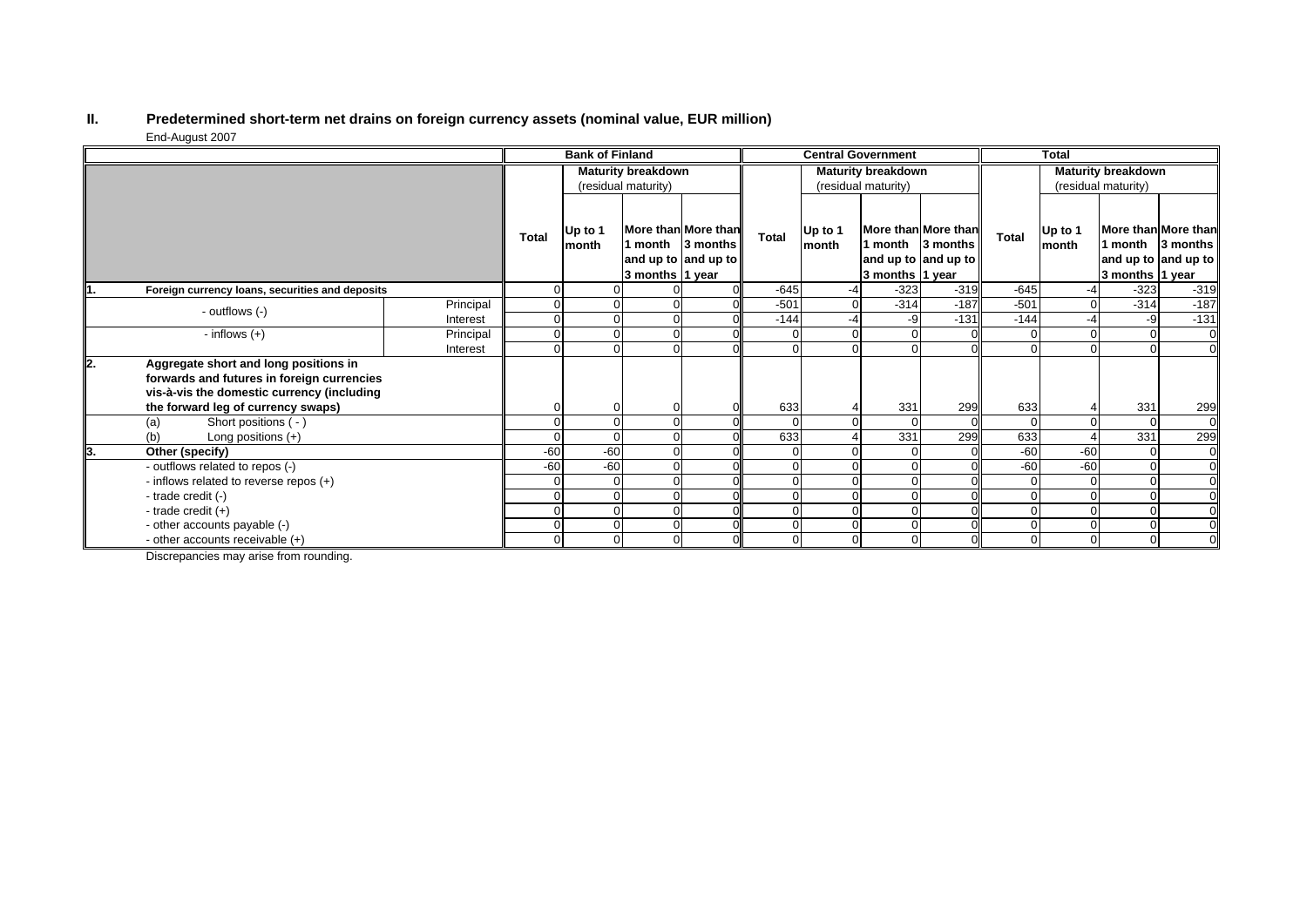## **III. Contingent short-term net drains on foreign currency assets (nominal value, EUR million)**

End-August 2007

|                                                             | <b>Bank of Finland</b>    |                  |                                                   | <b>Central Government</b>       |          |                  |                                                                          | <b>Total</b>              |              |                                       |                                                                          |                |
|-------------------------------------------------------------|---------------------------|------------------|---------------------------------------------------|---------------------------------|----------|------------------|--------------------------------------------------------------------------|---------------------------|--------------|---------------------------------------|--------------------------------------------------------------------------|----------------|
|                                                             | <b>Maturity breakdown</b> |                  |                                                   | <b>Maturity breakdown</b>       |          |                  |                                                                          | <b>Maturity breakdown</b> |              |                                       |                                                                          |                |
|                                                             |                           |                  | (residual maturity, where applicable)             |                                 |          |                  | (residual maturity, where applicable)                                    |                           |              | (residual maturity, where applicable) |                                                                          |                |
|                                                             | <b>Total</b>              | Up to 1<br>month | 1 month<br>and up to and up to<br>3 months 1 year | More than More than<br>3 months | Total    | Up to 1<br>month | More than More than<br>1 month<br>and up to and up to<br>3 months 1 year | 3 months                  | <b>Total</b> | Up to 1<br>month                      | More than More than<br>1 month<br>and up to and up to<br>3 months 1 year | 3 months       |
| Contingent liabilities in foreign currency<br>1.            | $\Omega$                  | 0                | $\Omega$                                          |                                 | $\Omega$ | 0                | $\Omega$                                                                 |                           | $\Omega$     | 0                                     | $\mathbf 0$                                                              | $\Omega$       |
| (a) Collateral guarantees on debt falling due within 1 year | $\Omega$                  | $\mathbf 0$      | $\Omega$                                          |                                 | $\Omega$ | $\Omega$         | $\Omega$                                                                 |                           | $\Omega$     | $\Omega$                              | $\mathbf 0$                                                              | $\overline{0}$ |
| (b) Other contingent liabilities                            | $\mathbf{0}$              | $\mathbf 0$      | $\Omega$                                          | $\Omega$                        | 0        | $\Omega$         | $\Omega$                                                                 |                           | $\Omega$     | $\Omega$                              | $\Omega$                                                                 | $\overline{0}$ |
| 2. Foreign currency securities issued with                  | $\Omega$                  |                  |                                                   |                                 | $\Omega$ |                  |                                                                          |                           | $\Omega$     |                                       |                                                                          |                |
| embedded options (puttable bonds)                           |                           |                  |                                                   |                                 |          |                  |                                                                          |                           |              |                                       |                                                                          |                |
| 3. Undrawn, unconditional credit lines provided by:         | $\overline{0}$            | 0                | $\Omega$                                          | $\Omega$                        | $\Omega$ | $\Omega$         | $\mathbf{0}$                                                             | $\Omega$                  | $\Omega$     | $\mathbf{0}$                          | $\mathbf 0$                                                              | $\overline{0}$ |
| (a) other national monetary authorities, BIS,               | $\Omega$                  | $\Omega$         | $\Omega$                                          |                                 | $\Omega$ |                  | ŋ                                                                        |                           |              | $\Omega$                              | $\mathbf 0$                                                              | $\overline{0}$ |
| IMF, and other international organizations                  |                           |                  |                                                   |                                 |          |                  |                                                                          |                           |              |                                       |                                                                          |                |
| - other national monetary authorities (+)                   | $\overline{0}$            | $\overline{0}$   | $\Omega$                                          | $\Omega$                        | 0        | $\Omega$         | $\mathbf 0$                                                              |                           | $\Omega$     | $\overline{0}$                        | $\mathbf 0$                                                              | $\overline{0}$ |
| - BIS $(+)$                                                 | $\Omega$                  | $\mathbf 0$      | $\Omega$                                          |                                 | 0        | $\Omega$         | $\mathbf{0}$                                                             |                           | $\Omega$     | $\Omega$                              | $\mathbf 0$                                                              | $\overline{0}$ |
| $-IMF (+)$                                                  | $\Omega$                  | $\mathbf 0$      | $\Omega$                                          |                                 | $\Omega$ | $\Omega$         | $\Omega$                                                                 |                           | $\Omega$     | $\Omega$                              | $\mathbf 0$                                                              | $\overline{0}$ |
| (b) with banks and other financial institutions             | $\Omega$                  | $\mathbf 0$      | $\Omega$                                          | $\Omega$                        | $\Omega$ | $\Omega$         | $\Omega$                                                                 | $\Omega$                  | $\Omega$     | $\Omega$                              | $\overline{0}$                                                           | $\overline{0}$ |
| (c) with banks and other financial institutions             | $\Omega$                  | $\Omega$         | $\Omega$                                          |                                 | $\Omega$ |                  | $\Omega$                                                                 |                           | ∩            | $\Omega$                              | $\mathbf 0$                                                              | $\overline{0}$ |
| headquartered in the reporting country $(+)$                |                           |                  |                                                   |                                 |          |                  |                                                                          |                           |              |                                       |                                                                          |                |
| Undrawn, unconditional credit lines provided to:            | $\overline{0}$            | $\mathbf 0$      | $\mathbf 0$                                       | $\Omega$                        | 0        | $\Omega$         | $\mathbf{0}$                                                             | $\mathbf 0$               | $\Omega$     | $\overline{0}$                        | $\mathbf 0$                                                              | $\overline{0}$ |
| (a) other national monetary authorities, BIS,               | $\Omega$                  | $\Omega$         | $\Omega$                                          |                                 | $\Omega$ | ∩                | $\Omega$                                                                 |                           |              | $\Omega$                              | $\Omega$                                                                 | $\overline{0}$ |
| IMF, and other international organizations                  |                           |                  |                                                   |                                 |          |                  |                                                                          |                           |              |                                       |                                                                          |                |
| - other national monetary authorities (-)                   | $\overline{0}$            | 0                | $\mathbf 0$                                       |                                 | 0        | $\Omega$         | $\overline{0}$                                                           |                           | $\Omega$     | $\overline{0}$                        | $\mathbf 0$                                                              | $\overline{0}$ |
| $-BIS$ (-)                                                  | $\Omega$                  | $\mathbf 0$      | $\Omega$                                          | $\Omega$                        | 0        | $\Omega$         | $\Omega$                                                                 | $\Omega$                  | $\Omega$     | $\Omega$                              | $\mathbf 0$                                                              | $\overline{0}$ |
| $-IMF(-)$                                                   | $\Omega$                  | $\overline{0}$   | $\Omega$                                          | $\Omega$                        | $\Omega$ | $\Omega$         | $\Omega$                                                                 | $\Omega$                  | $\Omega$     | $\Omega$                              | $\mathbf 0$                                                              | $\overline{0}$ |
| (b) banks and other financial institutions                  | $\Omega$                  |                  |                                                   |                                 | $\Omega$ |                  |                                                                          |                           |              |                                       |                                                                          |                |
| headquartered in reporting country (-)                      |                           | 0                | $\Omega$                                          | $\Omega$                        |          | 0                | $\Omega$                                                                 |                           | $\Omega$     | $\overline{0}$                        | $\mathbf 0$                                                              | $\overline{0}$ |
| (c) banks and other financial institutions                  |                           |                  |                                                   |                                 |          | ∩                |                                                                          |                           |              |                                       |                                                                          |                |
| headquartered outside the reporting country (-)             | 0                         | 0                | $\Omega$                                          |                                 | $\Omega$ |                  | $\Omega$                                                                 |                           | $\Omega$     | $\Omega$                              | $\mathbf 0$                                                              | $\overline{0}$ |
| 4. Aggregate short and long positions of options            |                           |                  |                                                   |                                 |          |                  |                                                                          |                           |              |                                       |                                                                          |                |
| in foreign currencies vis-à-vis the domestic currency       | ŋ                         | 0                | $\Omega$                                          | $\Omega$                        | $\Omega$ | ∩                | $\Omega$                                                                 |                           | $\Omega$     | $\overline{0}$                        | $\mathbf 0$                                                              | $\overline{0}$ |
| (a) Short positions                                         | $\mathbf{0}$              | $\mathbf 0$      | $\mathbf 0$                                       | $\Omega$                        | 0        | $\overline{0}$   | $\mathbf 0$                                                              |                           | $\Omega$     | $\overline{0}$                        | $\mathbf 0$                                                              | $\overline{0}$ |
| (i) Bought puts                                             | $\Omega$                  | $\pmb{0}$        | $\Omega$                                          |                                 | 0        | $\Omega$         | $\mathbf 0$                                                              |                           | $\Omega$     | $\overline{0}$                        | $\mathbf 0$                                                              | $\overline{0}$ |
| (ii) Written calls                                          | $\overline{0}$            | $\overline{0}$   | $\Omega$                                          |                                 | $\Omega$ | $\Omega$         | $\overline{0}$                                                           |                           | $\Omega$     | $\Omega$                              | $\mathbf 0$                                                              | $\overline{0}$ |
| (b) Long positions                                          | $\Omega$                  | $\mathbf 0$      | $\Omega$                                          |                                 | $\Omega$ | $\Omega$         | $\Omega$                                                                 |                           | $\Omega$     | $\Omega$                              | $\mathbf 0$                                                              | $\overline{0}$ |
| (i) Bought calls                                            | $\Omega$                  | $\pmb{0}$        | $\Omega$                                          |                                 | $\Omega$ | 0                | $\overline{0}$                                                           |                           | $\Omega$     | $\Omega$                              | $\mathbf 0$                                                              | $\overline{0}$ |
| (ii) Written puts                                           | $\Omega$                  | $\overline{0}$   | $\Omega$                                          | $\Omega$                        | 0        | $\Omega$         | $\Omega$                                                                 | $\Omega$                  | $\Omega$     | $\overline{0}$                        | $\mathbf 0$                                                              | $\overline{0}$ |

Discrepancies may arise from rounding.